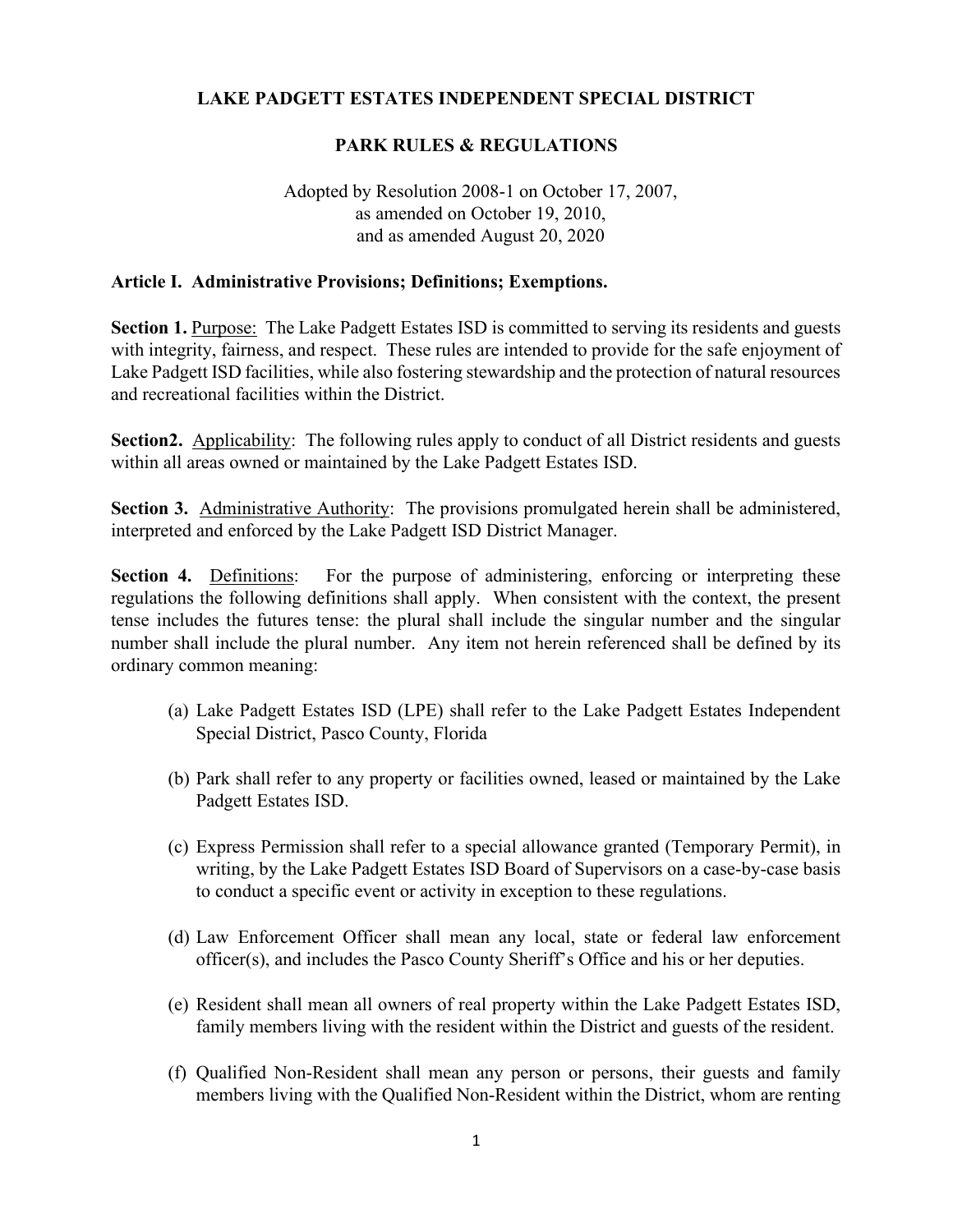or leasing property within the Lake Padgett Estates ISD and have a valid and current rental or lease agreement.

- (g) Interlocal Agreement means an agreement between the Lake Padgett Estates ISD and another governmental entity entered into pursuant to Florida Statute, Chapter 163.
- (h) Guests- Non-Residents of the District temporarily accessing District park property, while at all times with a District resident or Qualified Non-Resident who possesses a valid access code and properly issued card and/or key to District facilities.

### **Article II. Park Rules and Regulations**

**Section 5.** Facilities –Children: Facilities are reserved for the use of LPE Residents and Qualified Non-Residents. Children under the age of 12 years must be accompanied by an adult at all times.

**Section 6.** Admission to Facilities: Access Codes; Access Decals; Parking: Boat Trailers; Temporary Permit.

- (a) Motor Vehicles: All motor vehicles, including but not limited to automobiles, golf carts, motorcycles and ATV's, entering or parked in the facilities shall have a prominently displayed valid and current LPE access decal or valid and current temporary access permit.
- (b) Pedestrian Access: All pedestrians entering the facilities shall have proper identification.
- (c) Access Codes: Access codes, cards and keys to the facilities are for use by LPE staff, law enforcement officers, emergency services providers, Residents and Qualified Non-Residents only and may not be loaned out, transferred or sold to anyone.
- (d) Access Decals, Parking and Temporary Permits: Access Decals and Temporary Permits shall be issued by the District Manager, his (or her) designee or any member of the Board of Supervisors. Access Decals and temporary Permits are for the use of LPE staff, local, state and federal law enforcement officers, emergency services providers, Residents and Qualified Non-Residents or any person or organization having written consent of the District Manager.
- (e) Parking:
	- (1.)Motor Vehicles: Parking is allowed in designated parking areas only. All motor vehicles parking in the designated handicapped parking must visually display the legal handicap parking signage.
	- (2.)Boat Trailers: Boat Trailers must be parked in the designated trailer parking area.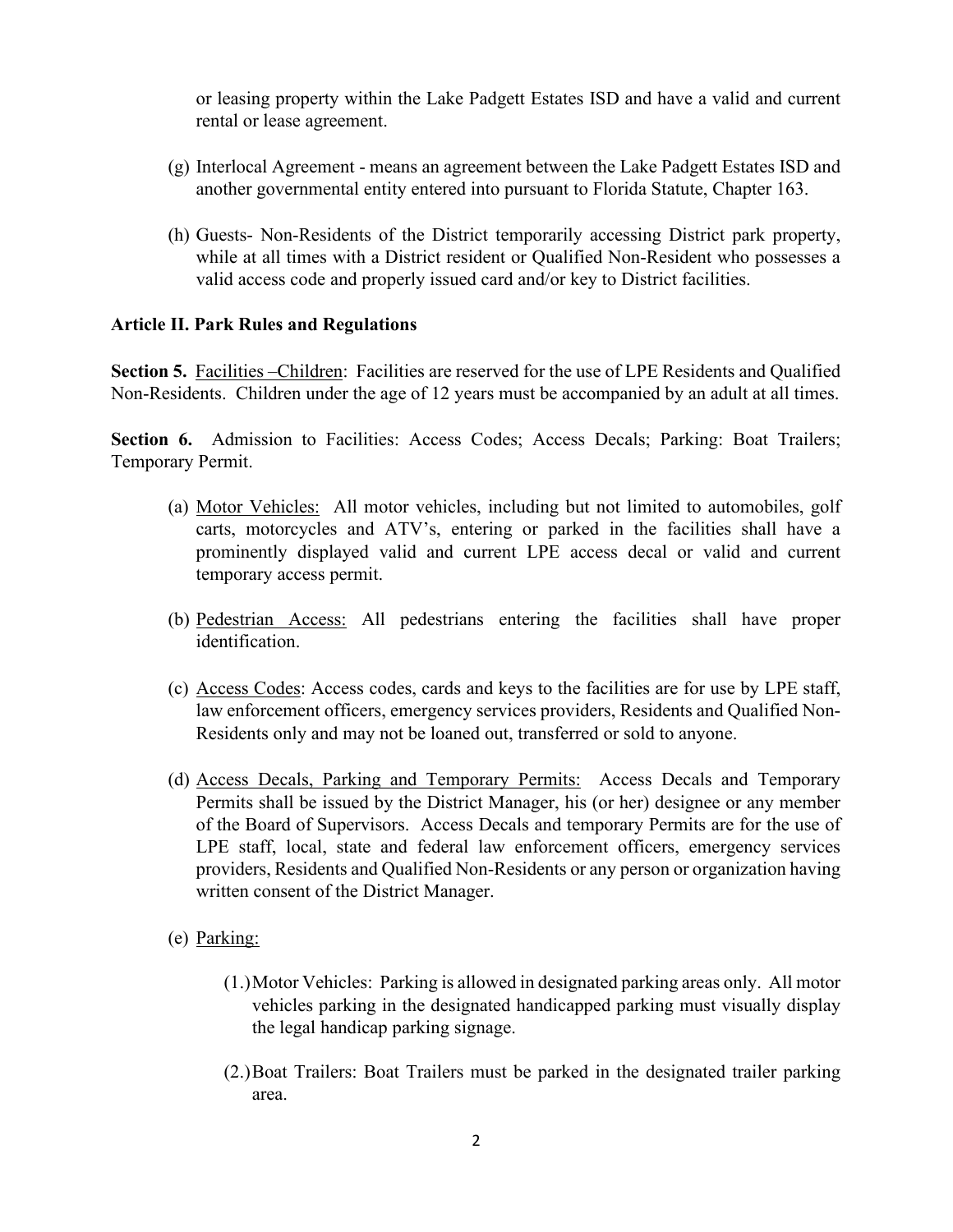- (3.)Violations: Any vehicle or boat trailer parked outside designated parking areas is subject to be towed at owner's expense.
- (f) Parking and Overnight Parking: No person shall park a motor vehicle in areas of the park other than those designated by the LPE as parking areas. Motor vehicles may not be parked overnight in a park without the express written permission of the District. Motor vehicles left overnight in violation of this regulation may be ticketed and/or towed at owner's expense.
- (g) Commercial Vehicles: No person shall park or stand a commercial vehicle in LPE facilities without Express Permission. The prohibition on commercial vehicles contained in this sections shall not apply to such vehicles when they are delivering services, merchandise, or materials to the facility. Commercial vehicle shall mean any vehicle with a gross vehicle weight of 10,000 or more pounds.
- (h) Temporary Permit: Any person, or organization in good standing with the State of Florida, may petition the LPE Board of Supervisors for a temporary permit to use the facilities, provided, however, said petition is submitted in writing, is approved by a majority of at least three (3) members of LPE Board of Supervisors at a regular monthly meeting of the Board of Supervisors and identifies the time, date, location, and purpose of the event and proof of insurance is provided, naming LPE as an additional insured, as follows.
	- (1) General Liability Insurance: Each petitioner shall effect and maintain during the period of the permit insurance with companies authorized to do business in Florida, with an A.M. Best rating of B+ (or better), Class VI (or higher) Commercial General Liability Insurance with a minimum limit of coverage no less than one million dollars (\$1,000,000.00) for each occurrence, which shall include the following coverages:
		- a. Premises/ Operations Liability
		- b. Products/ Complete Operations
		- c. Personal/ Advertising Injury
		- d. Contractual Liability
		- e. Independent Contractors Liability
		- f. Medical Payments Five Thousand Dollars (\$5,000) coverage limit.
	- (2) Additional Endorsements: As may be applicable to a particular event, one (1) or more of the following endorsement(s) shall be required:
		- a. Hazardous Materials Endorsement: A hazardous materials endorsement shall be required for any activities involving the use of hazardous materials. Said endorsement shall provide a coverage limit of no less than two million dollars (\$2,000,000.00) combined single limit occurrence and annual aggregate with no deductible.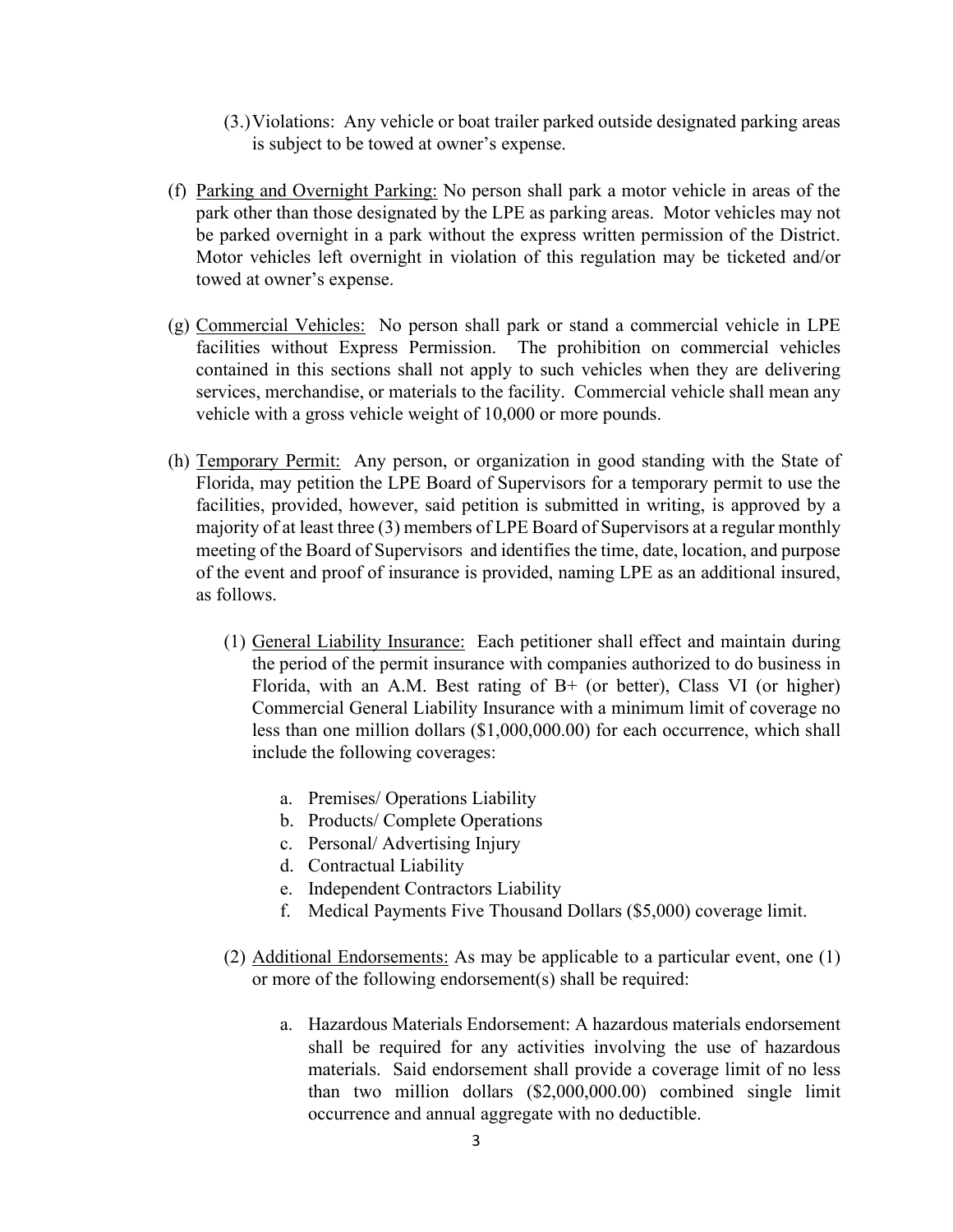- b. Animal Endorsement: An animal endorsement shall be required for any activities involving pony rides, petting zoos and other related activities with non-domestic household pets. Said endorsement shall provide a coverage limit of no less than two million dollars (\$2,000,000.00) for each occurrence and annual aggregate with no deductible.
- c. Carnival Endorsement: A carnival endorsement shall be obtained for activities involving carnival type rides, bungee jumps, trampolines, orbital rides and related rides and attractions commonly associated with a fair or carnival. Said endorsement shall provide a coverage limit of no less than five million dollars (\$5,000,000.00) for each occurrence and annual aggregate with no deductible.
- d. Boats and Planes Endorsement: A boats and plane endorsement shall be obtained for events involving the use of motorcycles, powered model cars, boats, planes, non-standard personal cars and jet or inducted fan propulsion watercraft. Said endorsement shall provide a coverage limit of no less than two million dollars (\$2,000,000.00) for each occurrence and annual aggregate with no deductible.
- e. Garage Keepers Liability Endorsement: A garage keepers and liability endorsement shall be obtained for events that include valet parking service. Said endorsement shall provide a coverage limit of no less than five hundred thousand dollars (\$500,000.00) per occurrence and per location for ACV comprehension and collision.

**Section 7.** Park Hours of Operation: All facilities are deemed closed at sunset and open no more than 1 hour before sunrise. Vehicles in the park after dark are subject to towing, at owner's expense. Individuals in the park after dark are subject to trespassing laws and arrest by the Pasco County Sheriff's Department.

**Section 8.** Guests: Residents and Qualified Non-Residents are responsible for the activities of their guests and must remain on park property with their guests.

**Section 9.** Gated Facilities: All gates are to be locked after entering or exiting the park. Gates will remain open only when a security guard, LPE park operator, or LPE Board member, are present.

**Section 10.** Alcohol: Alcoholic beverages of any kind are prohibited within LPE parks, unless authorized by Express Permission.

**Section 11.** Glass Containers: Glass containers of any kind are prohibited within LPE parks, unless authorized by Express Permission.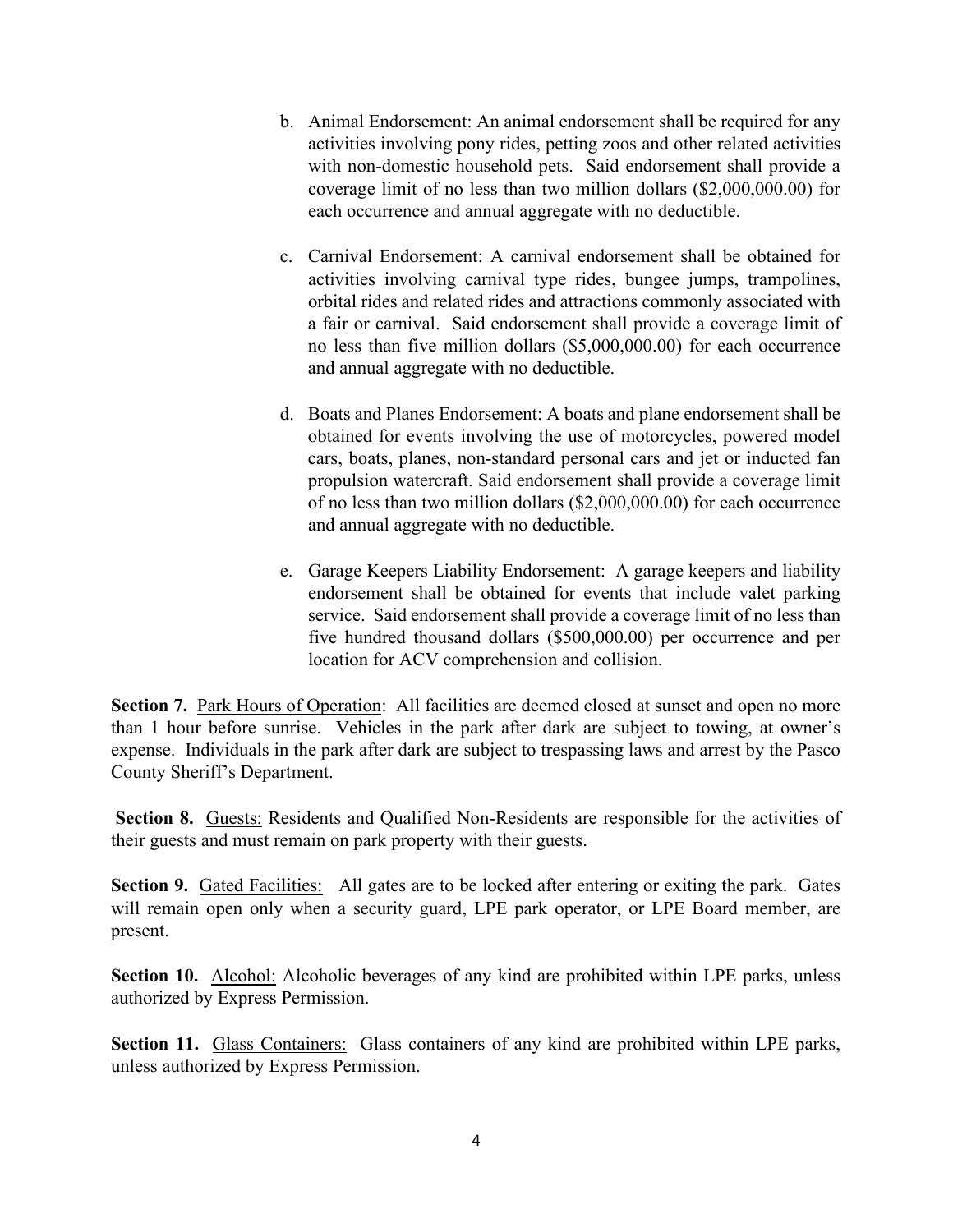**Section 12.** Fires: No person shall start or use a fire within a park except within facilities provided or approved by the LPE for this purpose.

**Section 13.** Dangerous Devices, Fireworks: No person shall operate in any LPE park any device or undertake any activity which will cause a projectile to be loosed or propelled which could injure a person or animal or damage property unless the person is operating the device or engaging in the activity in accordance with established park practices as part of an LPE expressly permitted activity. Activities and devices restricted under this provision include but are not limited to: fireworks, the hitting of golf balls, and the operation of a bow and arrow, crossbow, taser, spear, slingshot, dart device, or other similar device designed for high-speed missile projection. Fireworks of any kind are prohibited, unless authorized by Express Permission.

**Section 14.** Domestic Animals: Service Animals Exemption. No person shall have in his or her custody within any LPE park any animal, leashed or otherwise. Properly permitted service animals are exempt from this regulation (i.e. seeing eye-dog).

## **Section 15.** Business Activities, Soliciting and Advertising:

- (a) Business Activities: No person shall sell or make an offer to sell goods or services or conduct business activities within a park without the express permission of the LPE.
- (b) Solicitation: No person shall solicit monetary valuable contributions from others in any LPE park without the express written permission of the District Manager.
- (c) Advertisements: No person shall advertise goods, services or events within a park without the Express Permission of the Lake Padgett Estates ISD. For the purposes of this regulation, advertisements include, but are not limited to: 1.) the distribution or posting of handbills, flyers, coupons or public announcements; or 2.) signs mounted on vehicles.

Section 16. Park Pavilions: Pavilions are available for use by Residents, Qualified Non-Residents and their guests on a first-come first serve basis, unless previously reserved. Reservations for the pavilions can be obtained by completing a Reservation Request Form. Forms may be obtained on the LPE Website or by contacting the District Manager or PE Staff at one of the park guard shacks during hours of operation. A party or event of 25 or more persons desiring to use a pavilion must secure an advance reservation.

### **Section 17.** Boats:

(a) 3 Boats per Party: A total of three (3) boats are allowed per party, one of which can be guest boats. Each personal watercraft (PWC) shall count as one boat. All violators will be asked to leave.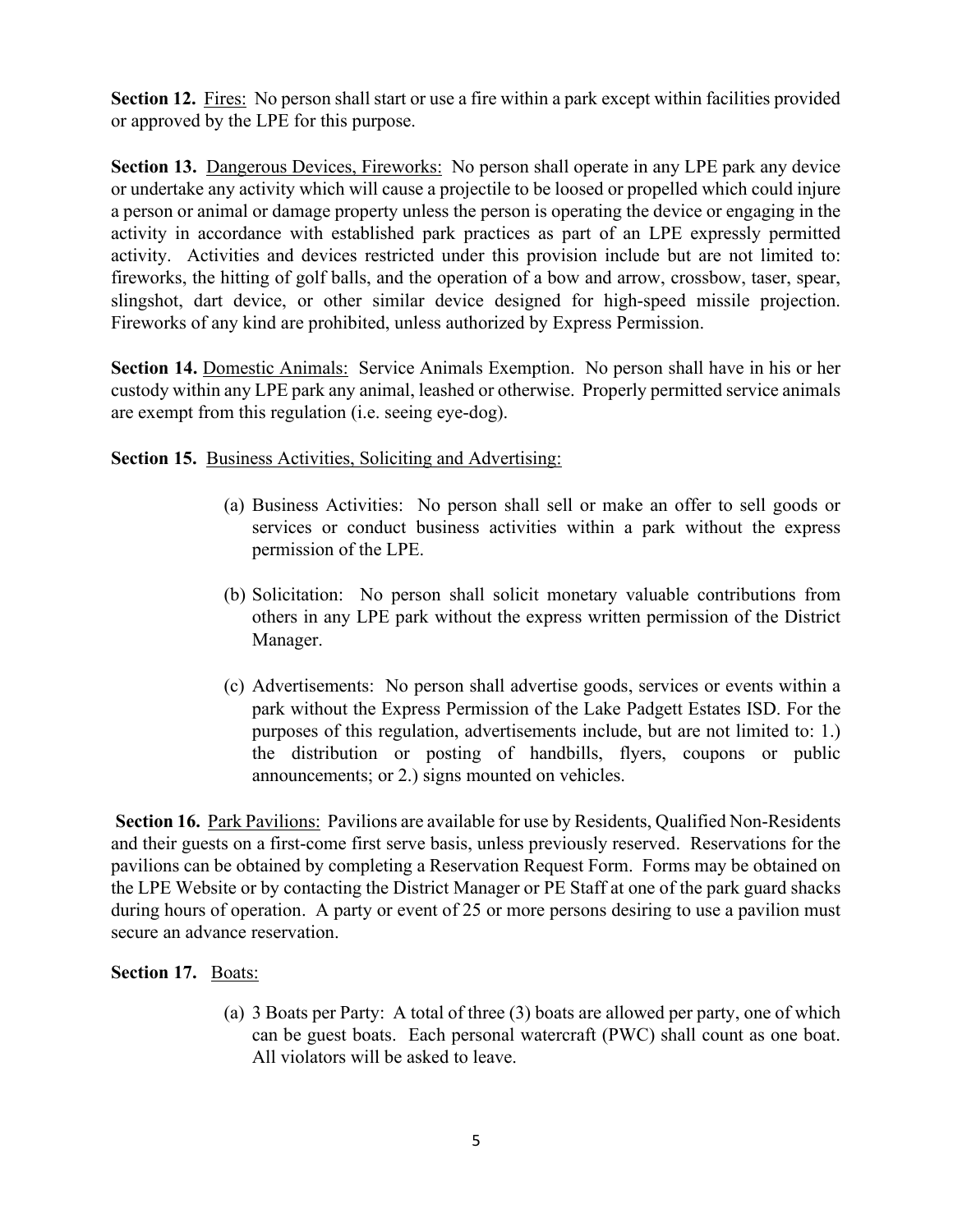- (b) Boat and Watercraft Safety: All boaters must operate their craft in a safe manner and shall comply with all Coast Guard, Marine Patrol, Wildlife Game and Commission regulations. The operation of any boat or personal watercraft (PWC) within the designated swim areas is prohibited. Water skiers must maintain a 75 foot clearance of the designated swim areas at all times. Launching boats or PWC's from areas other than the designated boat ramp area is prohibited. For safety reasons and proper etiquette, it is recommended that all watercraft circle in a counter-clockwise rotation while in operation on the lakes.
- (c) Power Loading: Power loading of boats on Lake Padgett Estates ISD ramps is prohibited.
- (d) Boat Trailers: Boat trailers must be parked in the designated trailer parking areas only.

**Section 18.** Swimming: Swimming is allowed in designated swim areas only. Boat launch and water ski areas are off limits to swimmers. Scuba Diving is prohibited.

**Section 19.** Motor Vehicles and Traffic:

- (a) Speed Limit Where None is Posted: Where no speed limit is posted, no person shall operate a motor vehicle within a park at a speed greater than 10 miles per hour.
- (b) Prohibited Vehicles: No person shall operate within a park a motorized vehicle not licensed for regular use upon public highways, excluding motorized carts furnished, approved and operated by LPE Staff.
- (c) No person shall operate within a park a farm tractor or other farm machinery or a type of vehicle used primarily for earth-moving operations, whether or not licensed for regular use upon public highways, without the Express Permission of the LPE.
- (d) Motorized Wheelchairs and Assistive Devices: Motorized wheelchairs and other motorized assistive devices for mobility impaired persons are permitted in all areas where pedestrian access is permitted, unless otherwise posted by the LPE.
- (e) Off-Road Vehicle Operation: No person shall operate any type of motorized vehicle in areas of a park other than established paved roadways, parking areas and boat ramps without the Express Permission of the LPE.

**Section 20.** Public Gathering: No person shall organize or engage in a public gathering of more than fifty (50) persons in a park without the Express Permission of the LPE. For the purposes of these regulations, "public gathering" shall be defined as demonstrations, picketing, speeches,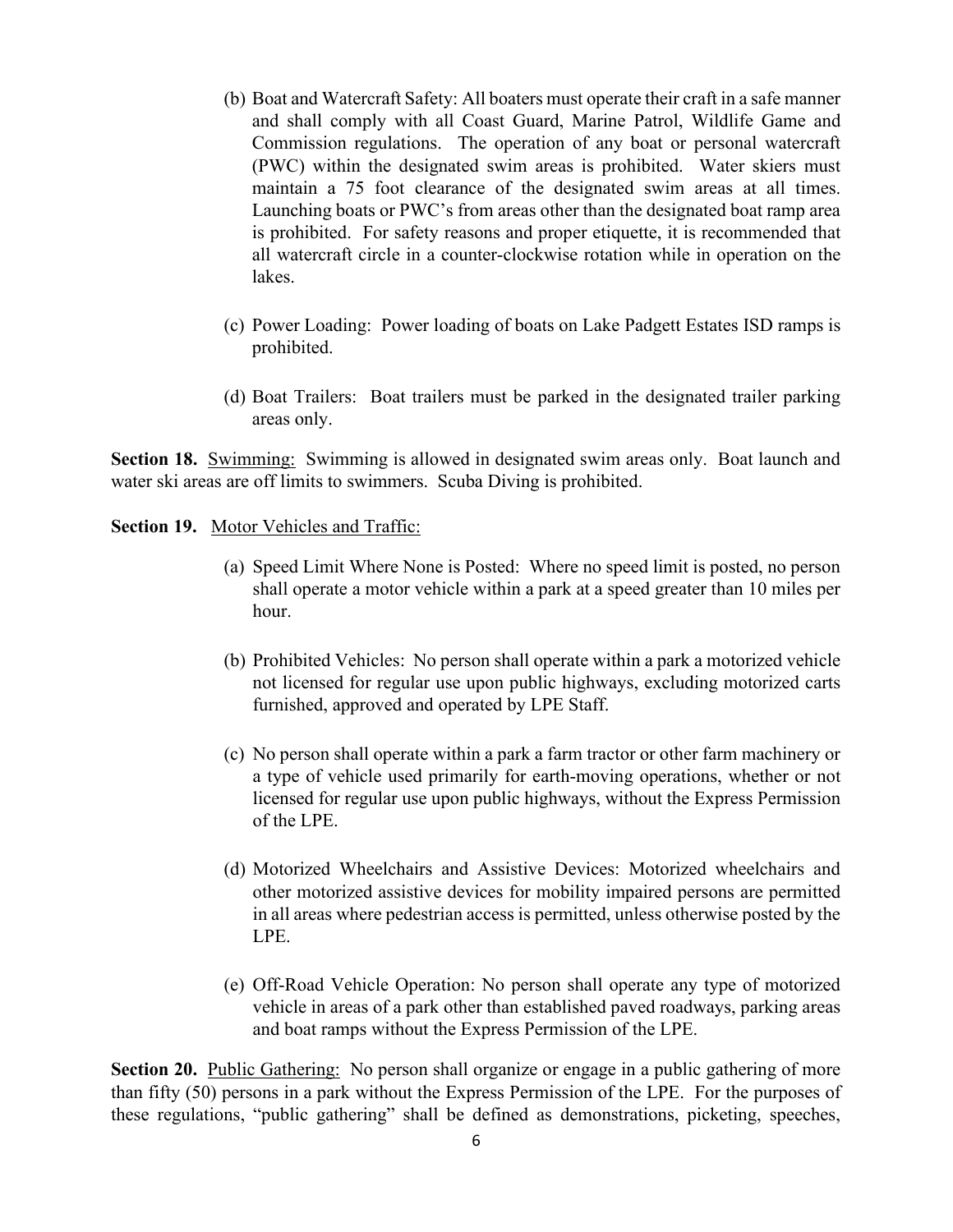vigils, parades, ceremonies, meetings, rallies, entertainment, games, shows, concerts, picnics, weddings and all other forms of public assembly.

#### **Section 21. Rest Rooms and Facilities: Prohibited Activity**

- (a) Harassment and Intimidation: No person shall loiter in the vicinity of a rest room, dressing room, or pavilion or park facility with the intent to harass, intimidate or solicit users of such facility.
- (b) Inappropriate Behavior: No person shall engage in inappropriate behavior in rest rooms, changing rooms, pavilions or park facilities. For the purpose of these regulations, inappropriate behavior includes, but is not limited to: vandalism, graffiti, destruction of property, sexual activity, use of controlled substances, sleeping, loitering, washing clothes, bathing in fountains or washbasins – or any activities prohibited by law.

### **Article III. Rules Enforcement**

**Section 22.** Compliance: Any person not in compliance with the rules set forth herein shall be in violation and subject to the following enforcement procedures.

- (a) Resident, Qualified Non- Resident First Incident Violation: The District Manager shall cause a "Park Rules Violation Warning Letter" to be delivered to the address of record, by certified mail/return receipt of the Resident or Qualified Non-Resident that violated the park rule(s). Said letter shall at minimum, identify the person whom violated the rules, date, time, location and nature of violation by the Resident or Qualified Non-Resident or their guest and advise that a subsequent violation of any rule within one (1) year will result in the automatic suspension or park privileges. Said letter shall be in a form approved by District Counsel. In the event of a criminal act on District property or destruction of District property by a resident or Qualified Non-Resident, which results in a legal conviction of said Resident or Qualified Non-Resident, park privileges will immediately be suspended and notice sent pursuant to Paragraph (b) below.
- (b) Resident, Qualified Non-Resident Subsequent Incident Violation: In the event that a Resident or Qualified Non-Resident or their guests violate any park rules after having been issued a warning letter within one (1) year after receipt of such warning letter, the District Manager shall cause a "Park Rules Violation and Suspension of Privileges Notice: to be delivered to the address of record, by certified mail/return receipt of the Resident or Qualified Non-Resident that violated the park rule(s). If the Notice of Violation is not accepted by the Resident or Qualified Non-Resident, it shall be deemed served on the date of mailing when mailed to the address of record for owner of the property.